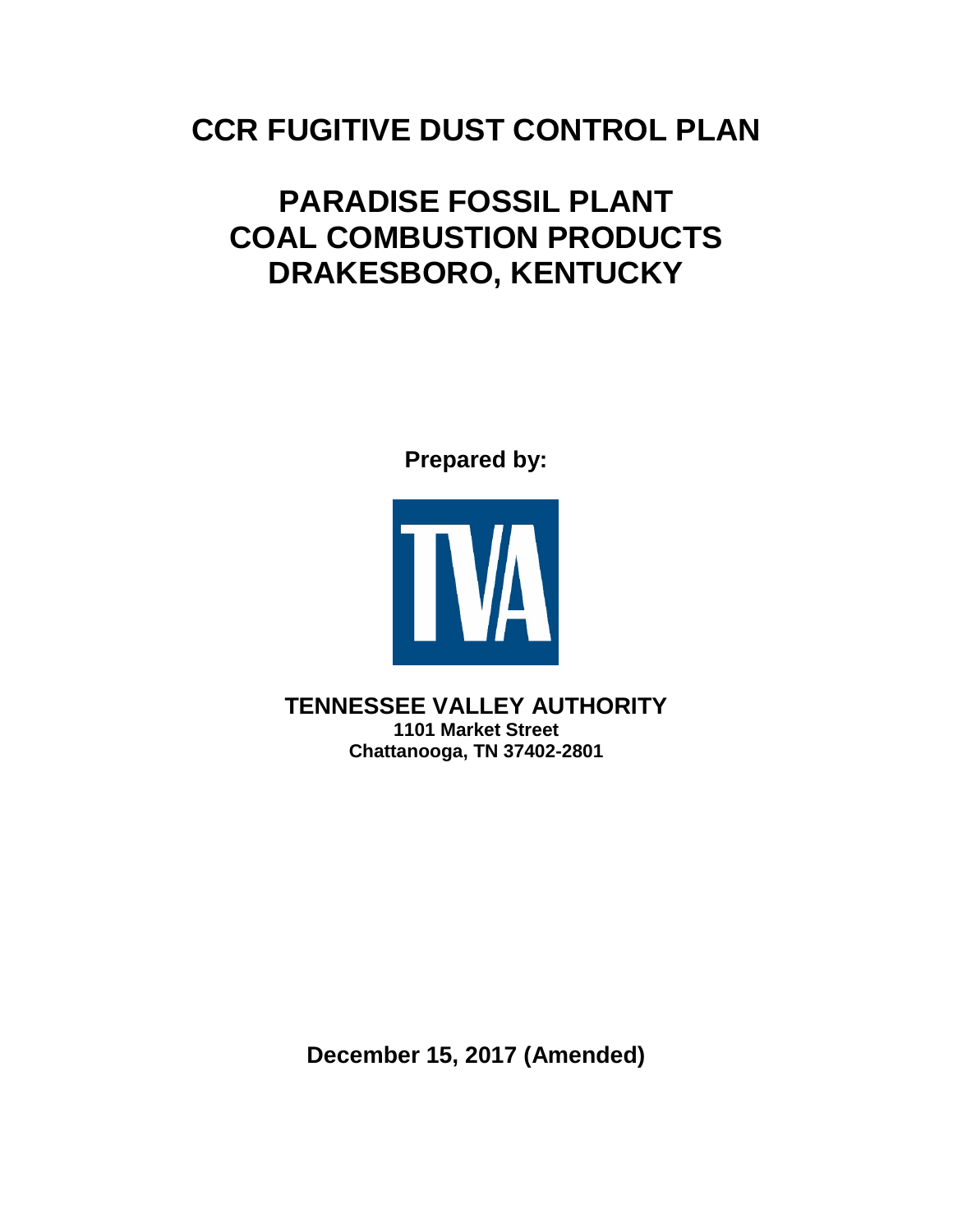| Revision            | Date                   | Affected        | Description of Revision/Change   |
|---------------------|------------------------|-----------------|----------------------------------|
| <b>or</b><br>Change | Placed in<br>Operating | Page<br>Numbers |                                  |
| Number              | Record                 |                 |                                  |
| $\boldsymbol{0}$    | 10/19/15               | All             | <b>Initial Plan</b>              |
| $\mathbf{1}$        | 12/15/17               | $\mathbf{1}$    | Facility updates in Section 1.1. |
|                     |                        |                 |                                  |
|                     |                        |                 |                                  |
|                     |                        |                 |                                  |
|                     |                        |                 |                                  |
|                     |                        |                 |                                  |
|                     |                        |                 |                                  |
|                     |                        |                 |                                  |
|                     |                        |                 |                                  |
|                     |                        |                 |                                  |
|                     |                        |                 |                                  |
|                     |                        |                 |                                  |
|                     |                        |                 |                                  |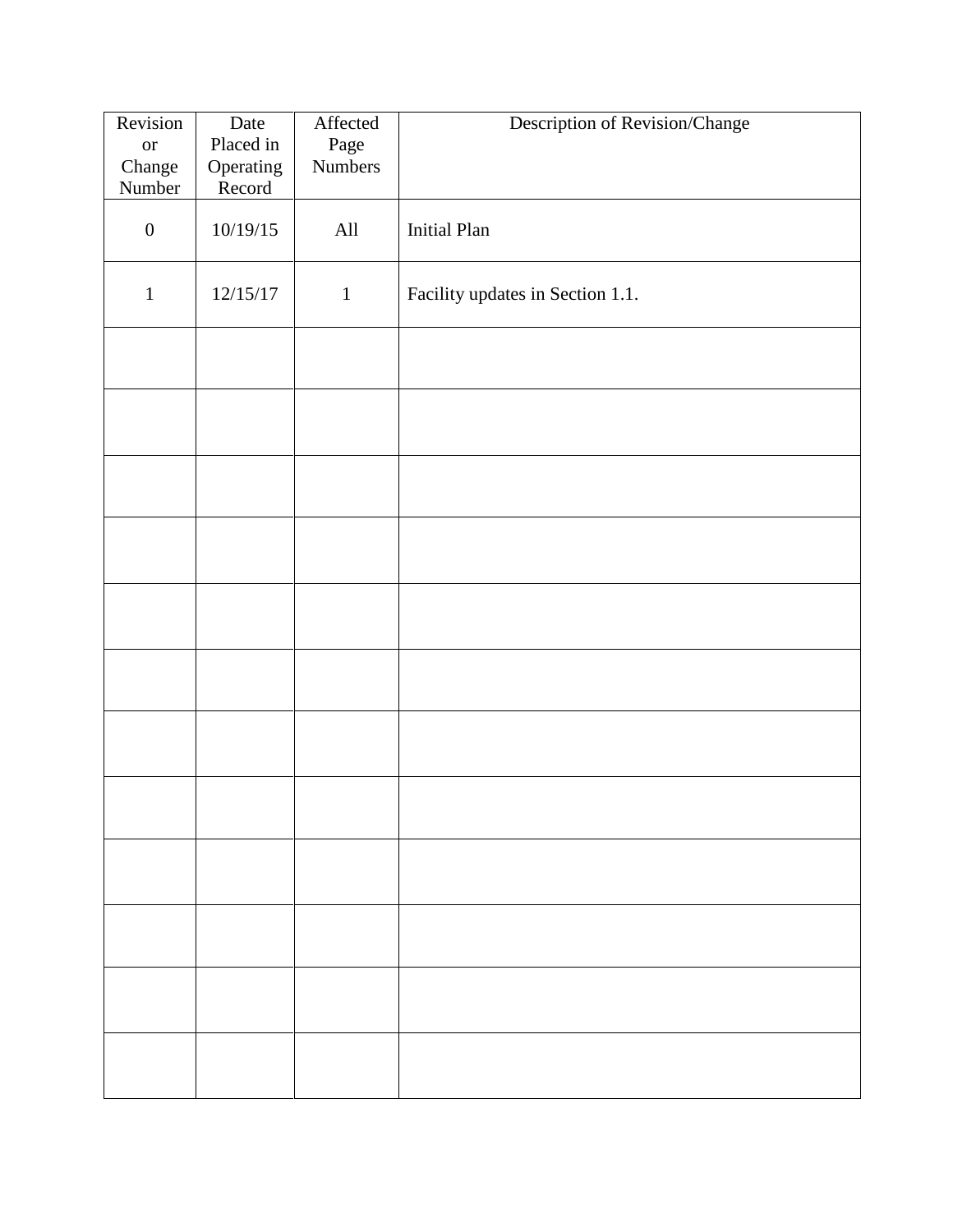# **Table of Contents**

| 3.0 |                                                  |  |
|-----|--------------------------------------------------|--|
| 4.0 | ASSESSMENT OF CCR FUGITIVE DUST CONTROL REPORT 3 |  |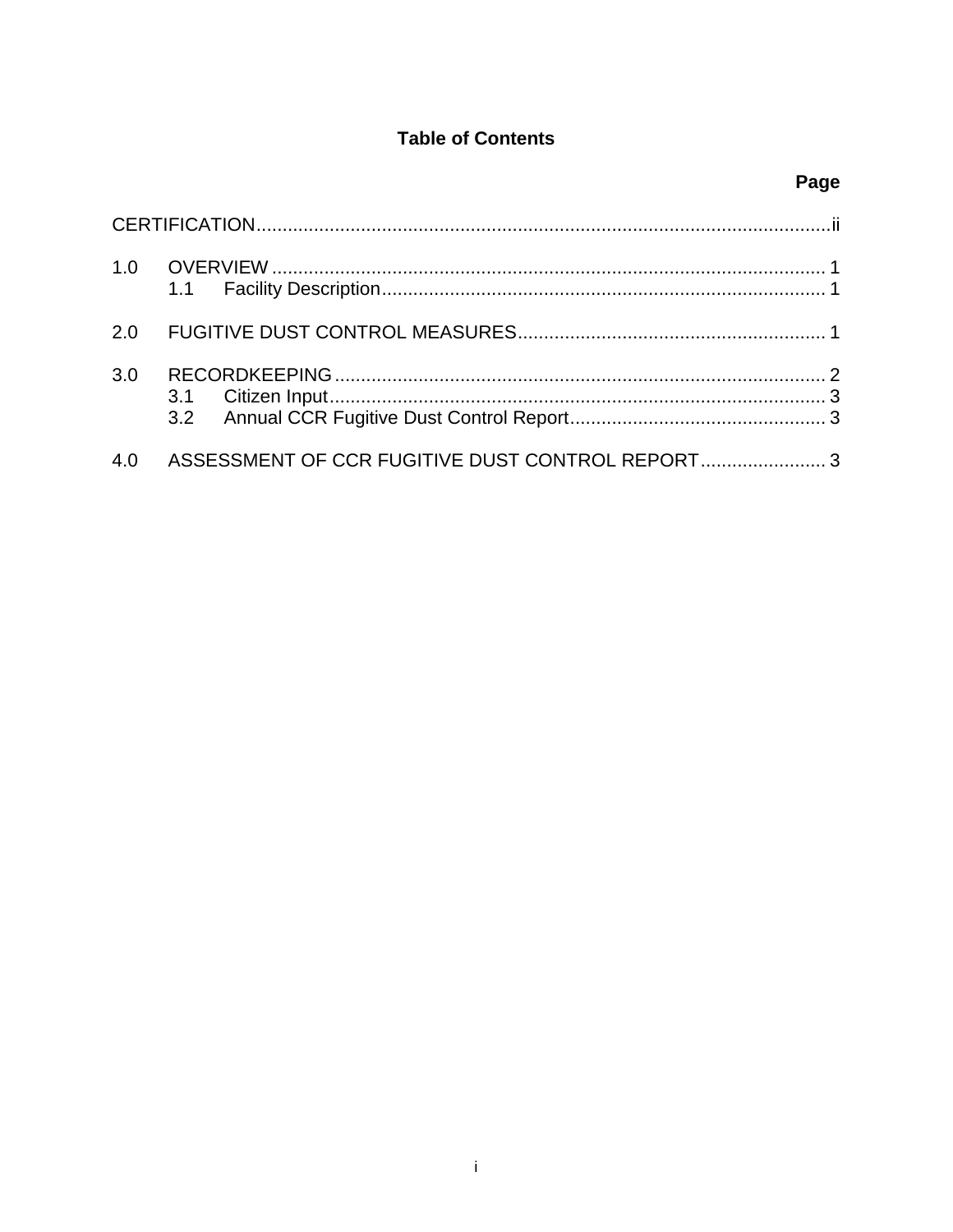### **CERTIFICATION**

I certify that this plan meets the requirements of 40 CFR 257.80, Final Rule: Disposal of Coal Combustion Residuals from Electric Utilities.

Signature

December 15, 2017 Date

 $\mathcal{D}$ 

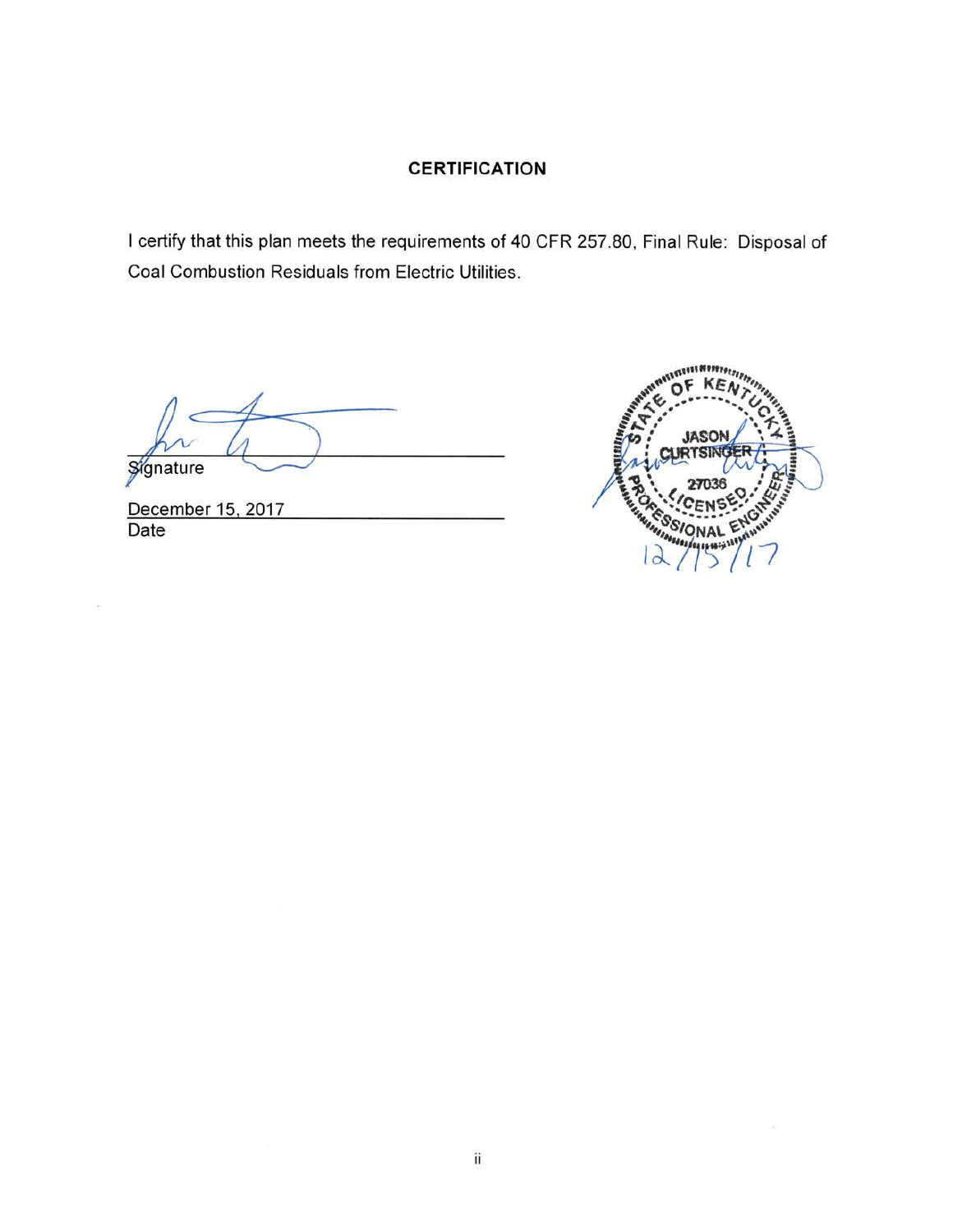### <span id="page-4-0"></span>**1.0 OVERVIEW**

This CCR Fugitive Dust Control Plan (Plan) provides a program for minimizing fugitive dust events originating from day-to-day operations for Coal Combustion Residuals (CCR) management at the Paradise Fossil Plant (PAF or Site) of the Tennessee Valley Authority (TVA), located in Drakesboro, Kentucky. This document provides measures to effectively minimize CCR from becoming airborne from CCR units, CCR piles, roads, and other CCR management activities. This plan has been developed in accordance with 40 CFR 257.80, Final Rule: Disposal of Coal Combustion Residuals from Electric Utilities.

### <span id="page-4-1"></span>**1.1 Facility Description**

PAF is a fossil-fueled, steam-electric generating plant operated by TVA that has one coal-fired generating unit. Two of the units were idled in the spring of 2017. It is located northwest of Drakesboro, Muhlenberg County, Kentucky, on State Highway 176. The Site consists of the Gypsum Disposal Area with two associated stilling ponds and the Peabody Ash Pond in the southern portion of the PAF reservation and Slag Ponds 2A and 2B with associated Stilling Pond 2C in the north portion of the PAF reservation.

# **2.0 FUGITIVE DUST CONTROL MEASURES**

Fugitive dust will be controlled primarily through the conditioning and wetting of CCR material and associated CCR management activities as these methods have been historically effective and appropriate at the Site. In accordance with the PAF Title V Operating Permit, there will be no visible fugitive dust emissions leaving the Site's property boundary.

The Construction Contractor will manage dust suppression on the CCR Disposal Stacks and haul roads through the application of water using water trucks. The water filling station is located on the northeastern corner of the stilling pond.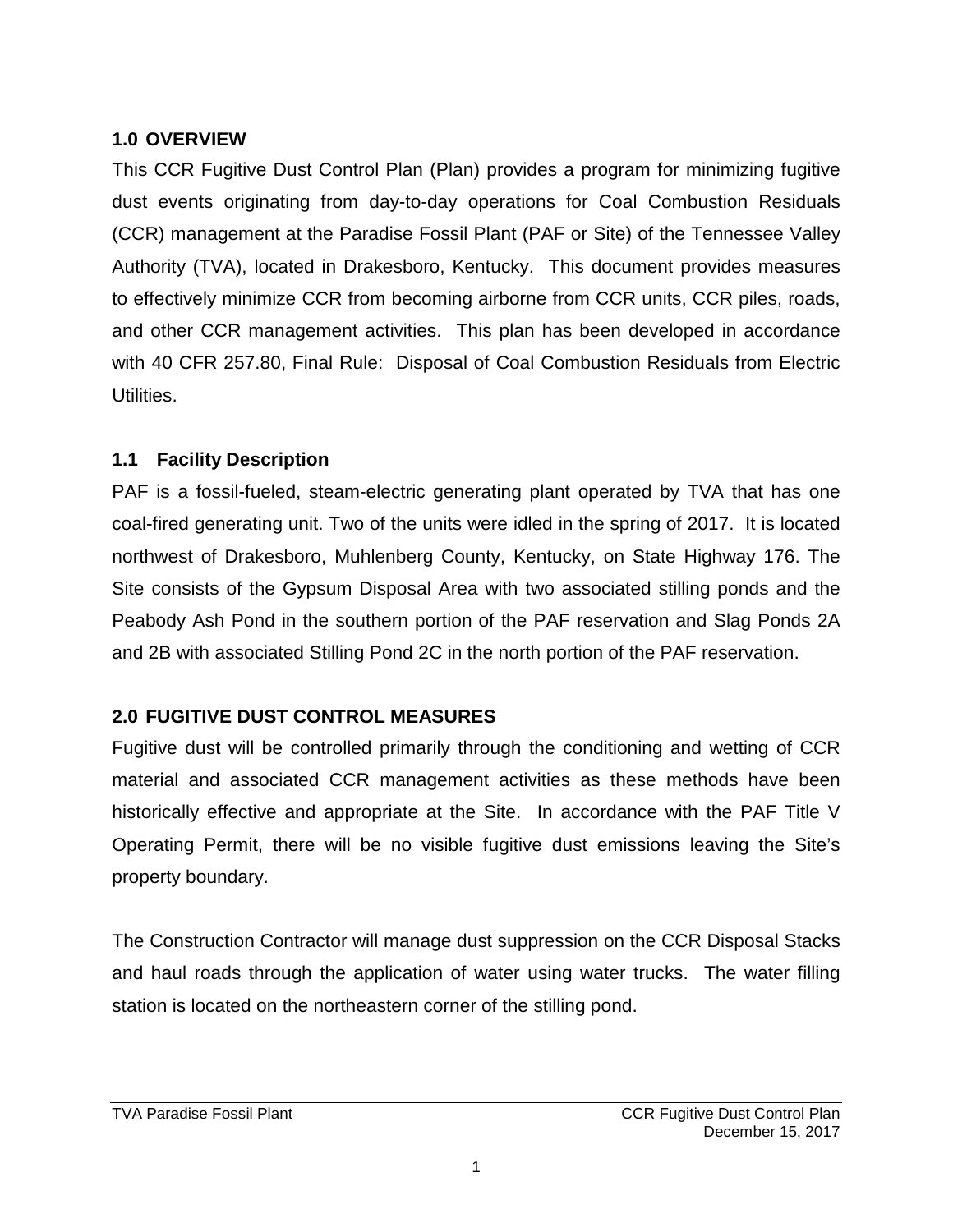CCR placed in lifts at the Stacks will be wetted to a moisture content that will prevent wind dispersal, but will not result in free liquids. The conditioned CCR will be compacted in accordance with the procedures outlined in the Site's Operations and Maintenance Manual.

The Construction Contractor will strictly manage the haul routes and traffic patterns to ensure that traffic is concentrated to common routes and maintain berms to limit nonessential traffic access to the stack. Since CCR materials typically harden and stabilize with time after placement, it is anticipated that completed areas will not require continued water application to prevent fugitive dust dispersion. However, the Construction Contractor will monitor all surfaces and apply additional water as necessary to control fugitive dust across any exposed CCR material.

Other dust control measures that may be utilized in combination with the current measures, on an as needed basis include:

- Berms constructed as wind breaks
- Intermediate soil cover
- Chemical dust suppressants
- Sweeping of haul roads
- Limiting material drop heights
- Mobilization and use of additional water trucks

# **3.0 RECORD KEEPING**

This Plan and the following associated documents will be placed in the Site's operating record once completed, and proper notification will be provided to the State Director. The following documents will also be made publically available on the Site's "CCR Rule Compliance Data and Information" website.